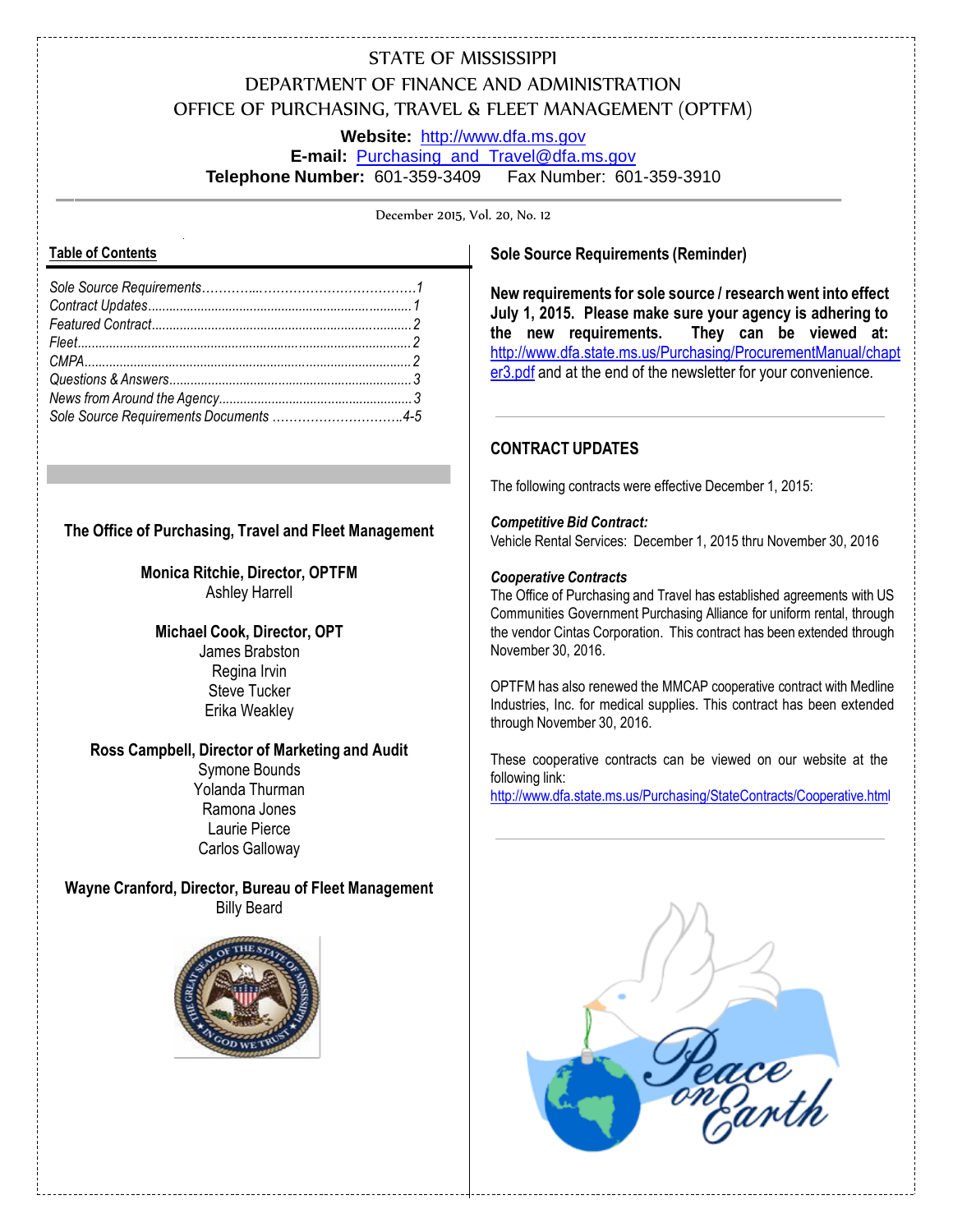

## **VEHICLE RENTAL SERVICES**

**Commodity:** Vehicle Rental Services

**Type of Contract:** The Vehicle Rental Services contract has been renewed for the period December 1, 2015 – November 30, 2016. These are competitively bid state contracts. Employees traveling on official state business may rent vehicles from any of the listed in-state contract vendors or from the primary or secondary vendor (if a vehicle is not available from the primary vendor), or employees may rent vehicles from other than the contract vendor provided they followthe applicable procedures set forth in section 31-7-13 and the price shall not exceed the contract price. If a vehicle is rented off-contract, insurance must be purchased and an eWaiver must be submitted to the Travel Office for approval.

There are eight (8) contracts that include different vendors for both in and out-of-state.

**Please note:** Avis/Budget chose not to participate this year and their in-state contract was not renewed. Employees traveling instate on official business may choose from one of six (6) remaining in-state vendors.

These contracts have been posted on the Office of Purchasing, Travel, and Fleet Management's, (OPTFM) website and may be viewed at the link below or by following the instructions to access the contracts and attachments on the MSI bid board.

<http://www.dfa.state.ms.us/Purchasing/StateContracts/VehicleRen> talServices975.html.

If you have questions regarding the Vehicle Rental Services, please reference the Travel Manual or contact Laurie Pierce in the Office of Purchasing and Travel at (601) 359-3647 or [laurie.pierce@dfa.ms.gov.](mailto:laurie.pierce@dfa.ms.gov)

**Spend:** Spend for all Vehicle Rental Services contracts for December 1, 2014 – November 30, 2015 was \$842,214.62.

Travel Contact Information:

Laurie Pierce | Travel Manager Office of Purchasing, Travel & Fleet Management 501 North West Street, Suite 701-A | Jackson, MS 39201 601.359.3647 – phone | **[laurie.pierce@dfa.ms.gov](mailto:laurie.pierce@dfa.ms.gov) <http://www.dfa.state.ms.us/Purchasing/Travel/Travel.html>**



## **FLEET**

There have been issues with the disposal of vehicles in Magic. A new Vehicle and Disposal Status Report has been created in Magic.

This report will provide agencies with the ability to verify that the Asset Record Status and the Equipment Status are not mismatched. Records where the status is mismatched will be highlighted in green. It is important that equipment records for an inactive vehicle asset be inactivated.

- The T- Code for this report is: ZFAM\_VEHICLE\_EQ\_STAT
- A new job aid to provide instructions on how to run a Vehicle and Equipment Status Report is in Magic. The job aid can be found within UPERFORM.
- A Vehicle Disposal Process Job Aid is also available in Magic. This describes the current process for disposing of vehicles.
- Also, MMRS is planning to conduct a training session on Vehicle disposals in January of 2016.

Please contact Wayne Cranford, Director of Fleet Management, if you have any questions regarding disposal of vehicles in MAGIC at [Wayne.Cranford@dfa.ms.gov](mailto:Wayne.Cranford@dfa.ms.gov) or 601-359-5041.



The next CMPA class dates are January 26-28, 2016. If you are employed with a state agency and are interested in attending, please visit OPTFM's website at: [http://www.dfa.state.ms.us/Purchasing/Training.html.](http://www.dfa.state.ms.us/Purchasing/Training.html) The class will be held at Information Technology Services.

## **CONGRATULATIONS NOVEMBER 2015 CMPA GRADUATES**

Bobbie Birge, MDOT (Batesville) Cynthia Bobbitt, Oil and Gas Board Dewanda Burris, Library Commission Paula Conn, ITS Connie Geske, USM Jennifer Grider, Medical Licensure Lampton Harry, Rehab Services Glenn Kornbrek, Bureau of Building Pam Ladner, MS Fire Academy Barbara Levine, Marine Resources Daniel McDonald, Personnel Board Sara Ragus, MDOT (Jackson) Billy Scott, MVSU Michelle Spera, UMMC Paige Strickland, USM Michael VanBuskirk, MDOT (Jackson) Cerria Walker, ITS Nick Walters, MDOT (Hattiesburg) Andrea Willford, UMMC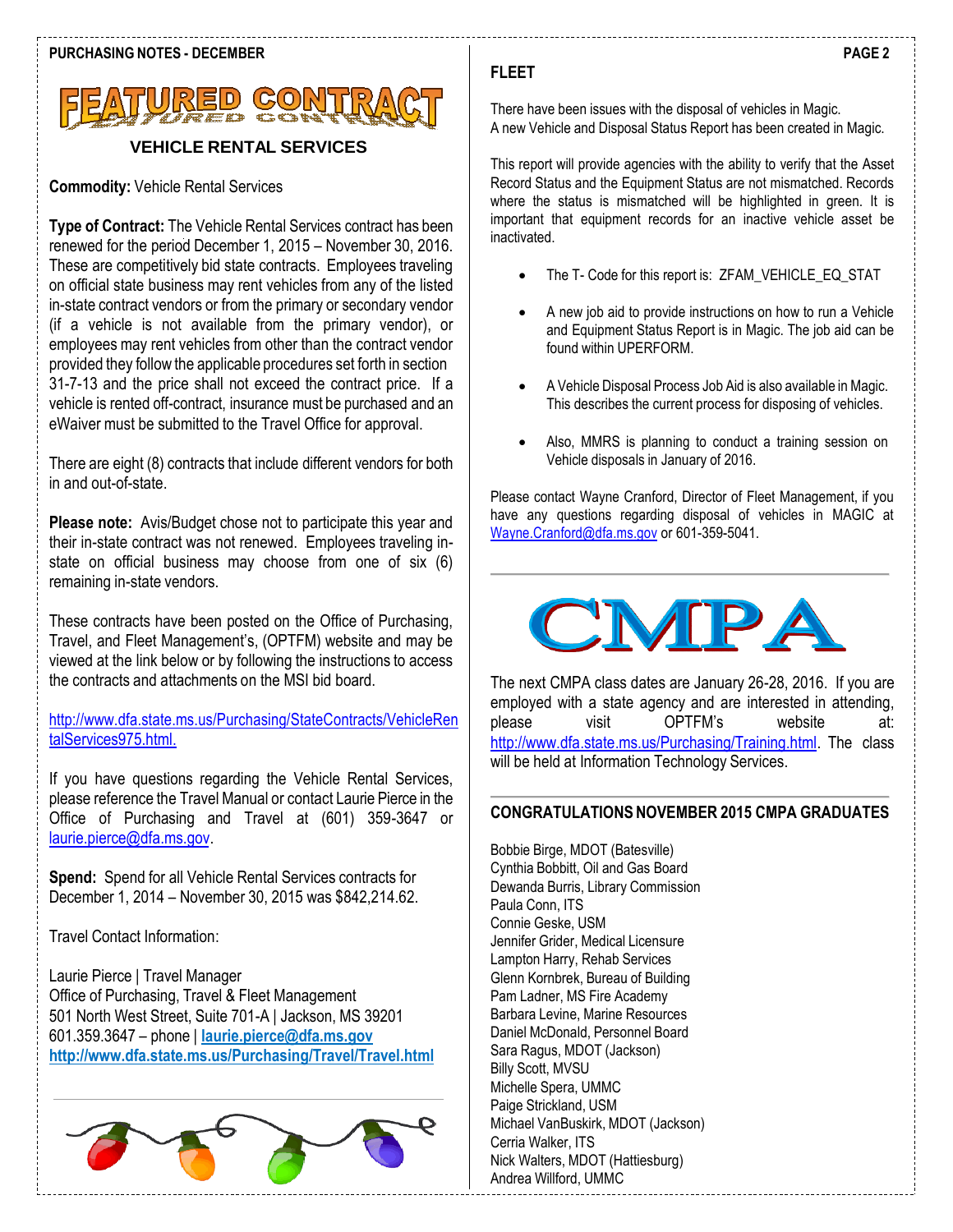#### *PURCHASING NOTES - DECEMBER*

*The Office of Purchasing Travel and Fleet Management are often asked questions regarding various topics. We would like to take this opportunity to share some of these questions and answers in our monthly newsletter as a possible learning tool for others.*

\*\*\*\*

#### **Question: Can Governing Authorities use cooperative contracts that OPTFM has not approved?**

**Answer:** *No, OPTFM must approve all cooperative contracts that are used throughout the State. Please check with OPTFM before using any cooperative contracts. Vendors have been known to advise entities that their contract has been adopted by the State and typically that is not the case.*

#### **Question: What is the "Procurement Manual?"**

**Answer:** *The procurement manual sets forth all the laws, regulations, and other related information that applies to the procurement of commodities and equipment, whether purchased, leased, or rented. All purchasing officials in the State must be familiar with the contents of this manual. The manual can be found at<http://www.dfa.state.ms.us/Purchasing/ProcurementManual.html>*

#### **Question: Why are there no options on the state contract vehicles this year?**

**Answer:** *This year, the Bureau of Fleet Management has equipped the vehicles on state contract with standard features that we believe are adequate for agencies to perform their duties. Other options may be available at dealer cost but must be justified and approved by BFM prior to purchase of the vehicle.*

**Question: Can a vendor offer a vehicle trim upgrade if it does not change the model code?**

**Answer***: Upgrades for trim packages on any vehicle will not be included in this contract regardless of whether the model number stays the same.*

#### **Question: Who appoints the p-card program coordinator and alternate program coordinator?**

**Answer:** *The coordinators should be determined by the department head or office director. If you are a governing authority, school district, city or county and have other governing bodies, the overarching governing bodies have the ability to determine the program coordinator and alternate program coordinator.*

#### **Question: How do I book airline tickets?**

**Answer:** *You may go through a state contract travel agency or book your own arrangements. For all flights which are not booked through one of the contract travel agencies, the state agency must maintain in its files a cost comparison showing a minimum of two (2) fares (quotes may not be obtained from a Travel Agency). This cost comparison must show the fare and any issuance cost and must show a savings, and shall be submitted along with the employees Travel Voucher.*

**Question: Can days that an Agency is closed to observe a holiday be counted as "working days" when advertising for a bid?**

**Answer:** *No, you cannot count days that you are closed as "working days".*

## **NEWS FROM**



mississippi development authority



## **Want To Find More Minority Contractors? [www.mmbr.org](http://www.mmbr.org/)**

## **Our Online Registry Gets You Connected**

Mississippi Development Authority's minority and womanowned business online registry can put you in touch with minority contractors. You can search by geographical location, type of service and products provided or by our easy-to-use alphabetical listing.

**What are the benefits of utilizing a minority contractor?**

#### **Gain a Competitive Advantage**

Minority-Owned companies are in a better position to provide personalized customer service and flexible and innovative solutions to challenges which gives your organization a competitive advantage.

#### **Efficient Utilization of Resources**

Increased competition creates cost saving opportunities for consumers. Minority-Owned companies often have low overhead and respond efficiently to the needs of procurement professionals.

#### **Greater Representation and Community Development**

Contracting with minority-owned companies has a direct economic impact on entire communities where minority-owned companies have incorporated their businesses.

## **Start searching online now Visit [www.mmbr.org](http://www.mmbr.org/)**

For information contact Latonia Shirley at Mississippi Development Authority at 601.359.6678 or [e](mailto:lshirley@mississippi.org)[mail:lshirley@mississippi.org](mailto:lshirley@mississippi.org)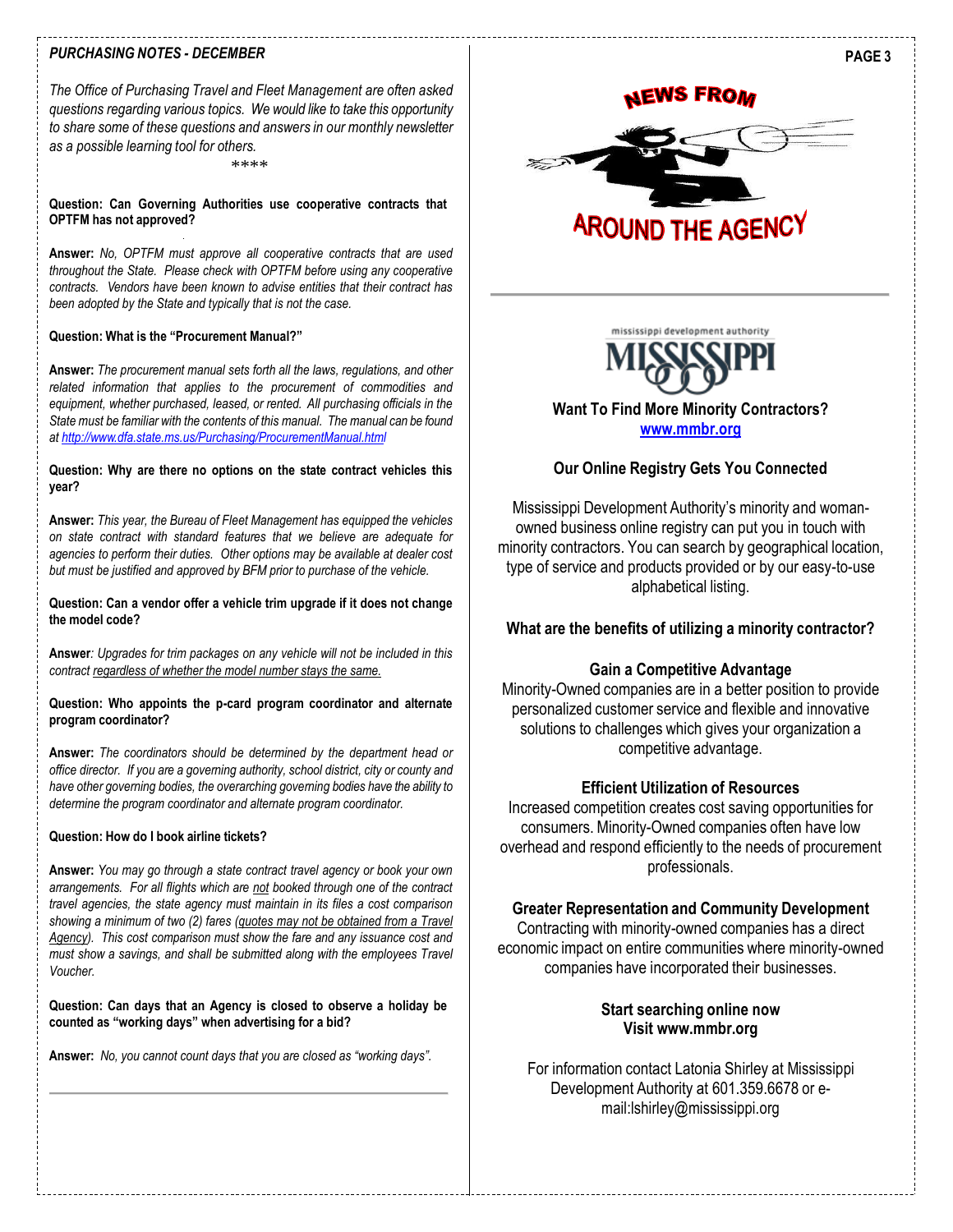## *PURCHASING NOTES - DECEMBER*

## **SOLE SOURCE REQUIREMENTS - Documents**

The following sections of the Procurement Manual have been revised and are effective immediately. Please make sure and review all new regulations.

## **2.102.04 Public Procurement Review Board (PPRB) Approval**

Any request for any purchase authority (to include multiple purchases or a "not to exceed" amount), award, or awards (when such awards are the result of one competitive procurement) which exceeds \$500,000 of commodities, goods, merchandise, furniture, equipment, automotive equipment of every kind, and other personal property purchased by the agencies of the state, but not commodities purchased for resale or raw materials converted into products for resale as provided by Section 31-7-1(e), [Mississippi](http://www.lexisnexis.com/hottopics/mscode/) Code of 1972, [Annotated;](http://www.lexisnexis.com/hottopics/mscode/)

## **3.101.03 Exemptions Requiring Approval**

Unless otherwise ordered by regulation of the Public Procurement Review Board (PPRB), the following listed items are exempt from the competitive bid process provided they follow 3.109.02; however, these purchases do require [P-1](http://www.dfa.state.ms.us/Purchasing/Forms/P1Webprocure.pdf) approval of the [Office](http://www.dfa.state.ms.us/Purchasing/Home.html) of Purchasing, Travel and Fleet [Management.](http://www.dfa.state.ms.us/Purchasing/Home.html)

- (1) Non-competitive items that are available from only one source;
- (2) Items purchased for research that are available from only one source

## **3.109.02 Conditions for Use of Sole-Source / Research Procurement(s)**

Sole-source procurement (including any item purchased for research that is available from only one source) is not permissible unless a requirement is available from only a single supplier. A requirement for a particular proprietary item does not justify solesource procurement if there is more than one potential bidder or offerer for that item. The following are examples of circumstances which could necessitate sole-source procurement:

- (1) Where the compatibility of equipment, accessories, or replacement parts is the paramount consideration (and manufacturer is sole supplier).
- (2) Where a sole supplier's item is needed for trial use or testing.
- (3) Where a sole supplier's item is to be required when no other item will serve the need of the user entity.

Any agency seeking sole source procurement authority for commodities shall advertise in the same manner provided in Section 31-7-13(c), Mississippi Code of 1972, Annotated. Such advertisement shall direct vendors to the procurement portal website established by Sections 25-53-151 and 27-104-165, where the agency shall publish for a minimum of fourteen (14) days the terms of the proposed sole source procurement. The portal publication shall include, but is not limited to, the following information:

- 1. A description of the commodity that the agency is seeking to procure:
- 2. An explanation of why the commodity is the only one that can meet the needs of the agency;
- 3. An explanation of why the source is the only person or entity that can provide the required commodity;
- 4. An explanation of why the amount to be expended for the commodity is reasonable;
- 5. The efforts that the agency went through to obtain the best possible price for the commodity; and
- 6. Procedures for any person or entity that objects and proposes that the commodity published on the procurement portal is not sole source and can be provided by another person or entity. These procedures shall direct the objecting person or entity to notify the agency that published the proposed sole source procurement request with a detailed explanation of why the commodity is not a sole source procurement. If such an objection has been raised, the agency shall follow the following steps:
- a. If the agency determines after review that the commodity in the proposed sole source request can be provided by another person or entity, then the agency must withdraw the sole source request publication from the procurement portal website and submit the procurement of the commodity to an advertised competitive bid or selection process.
- b. If the agency determines after review that there is only one (1) source for the required commodity, then the agency may appeal to the Public Procurement Review Board. The agency has the burden of proving that the commodity is only provided by one (1) source.
- c. If the Public Procurement Review Board has any reasonable doubt as to whether the commodity can only be provided by one (1) source, then the agency must submit the procurement of the commodity to an advertised competitive bid or selection process.